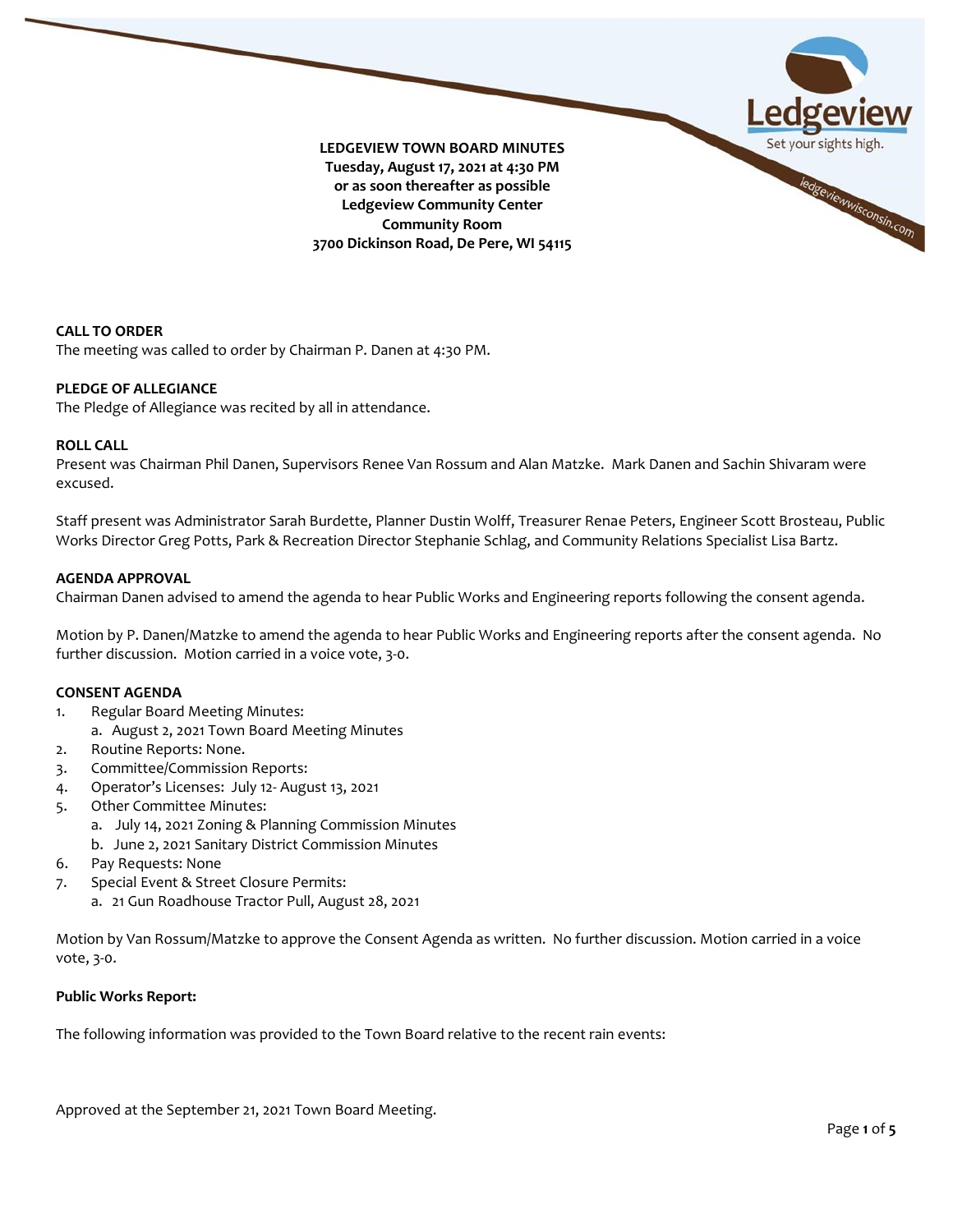- The ground water that follows the sanitary trench through the Crossing at Dollar Creek Subdivision down to Dallas Lane was starting to come up near a culvert on Dallas Lane. The ground water was then impacting Willems tree farm and the two ponds on the parcel to the North. Public Works excavated next to an abandoned manhole that was still connected to the trench and installed a drain to release some of the ground water pressure. This ultimately was enough to stop the flow farther to the West.
- Crews responded to multiple flooding calls the week of the 9th. One of the issues noticed was that the stream next to S. Parker was going outside of its banks and going down S. Parker. The storm sewer system designed for Mystery Valley was not meant to handle that extra water. Crews excavated the ditch area upstream and downstream from the culverts and also created an overflow in case the culverts get overwhelmed. This will hopefully correct that situation. Ledgeview had also installed a large sump in the tributary that flows through Grande Ridge and runs behind the properties along Reginald Hill. After Sunday's rain it was filled with sediment. Public Works removed seven dump truck loads of material from the area on Tuesday and then returned Wednesday and removed another three dump truck loads as a result of Tuesday night storm. Unfortunately, some back yards along Reginald Hill did experience some sand and stone wash up onto their property.
- Staff has cut around 32 of our 58 ponds this year. The maintenance is done to remove phragmites and smaller trees that are growing on the ponds banks causing erosion and also giving cover to rodents such as muskrats. This will also improve flow through the inlets and outlets of the ponds.
- Crews dug down next to the water valve that has been leaking ground water out on Chase Ave and Angels Path and installed a drain to our storm water catch basin relieving the pressure and stopping the ground water issue. Crews will repair the asphalt around the valve next time we hot patch

# **Engineer Report:**

• Plans are in place for dredging the channel from north end of Mystery Valley to Oak Ridge Ci. Permits cannot be issued from DNR until the residents in that area sign-off. Need resident signatures to continue. Currently awaiting one signature. Commercial owner has not signed off. One resident signed off yesterday. Once sign-offs are received DNR can process permit. Intent is to start the work this winter.

# **PUBLIC COMMENT:**

Chairman P. Danen opened public comment at 4:48 PM.

Todd Lowney -2426 Reginald Hill – shared concerns in which he feels the sewers that were put in last summer not taking care of flow pattern. Primary road Grande Ridge, has not had the amount of water problems since the new subdivision went in. Would like to see additional cisterns added. Feels like the velocity of water coming down is coming in too fast for the sewers. Feels like issues are above Garrett. Concerned about sagging retaining walls. Suggests that a better flow pattern needs to be established.

Brad Hanson - 2008 E Higgins Hill – commented fast water, doesn't feel drains can handle the water. Suggests that a water shed analysis should be done. Doesn't feel that digging the culvert is helping nor does he feel the water is going into the retention pond, suggests analysis from third party or someone else so the issues can be fixed.

Jeff Gruzey – 3992 N Parker Way – Commented that S. Parker Way , culvert that was dug around. Concerned about overgrowth of Phragmites behind dental clinic amongst other areas. Feels if these are maintained better it would help the flow of water. The pipe in a nearby ditch had sewage backflow which, was flooding the yards around his by his pipes backing up due to water coming from S. Parker Way

Drewiecki property, permission from county to access Right of Way. Ditch phragmites and clean out ditch to maintain flow. Engineer commented that this right of way is County so we would need them to do it or get their permission to clean out.

Dave Florence – 3987 N Parker Way – Walked woods starting at Unity to Drewiecki property. Noticed ditch overflowing. Stated he found many obstacles of wood debris coming out of the woods and getting stuck in ditch. Concerned about two easements for Brentwood Condominiums.

Engineer stated we will be concentrating on working on the ditch prior to the condominiums. Easements will be pursued once we get some of the projects downstream done then we will be asking for easements and permission to dredge waterway.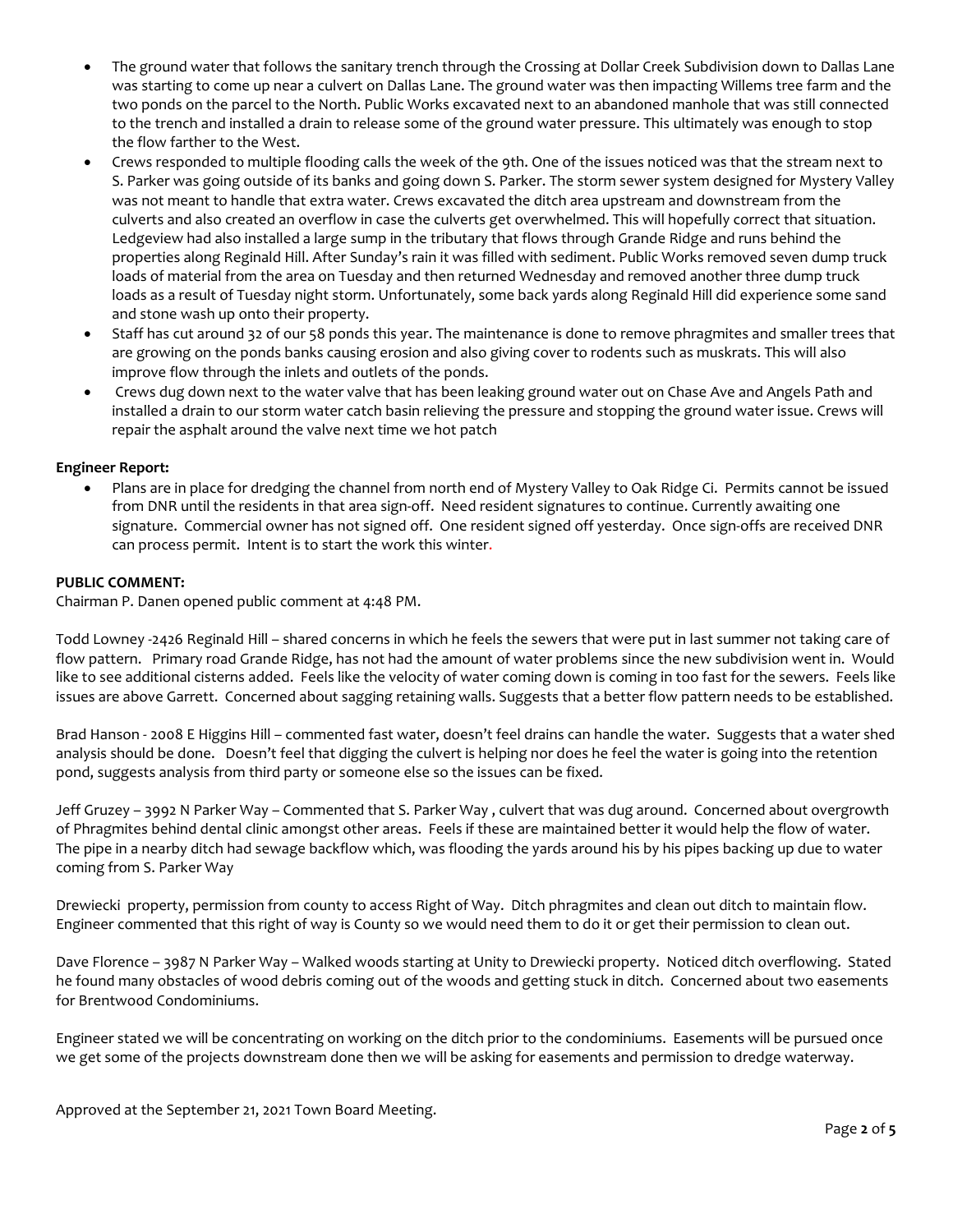Chad Allen – 3801 Creamery Road – Stated there are 60 inch pipes coming out of GV onto Oak Ridge Ci. Feels that the county did not contract correctly, he does not believe there is storm sewer to East River. Concerned that the retention pond isn't big enough. Stated he believes GV & Kaftan have multiple drainage issues, County put 60" pipe near roundabout. DNR called it wetlands floods and come across his property. Suggesting that the Town is liable for the damage. Feels that retention ponds are not large enough. Purchased land 6 years ago. Contacted Brown County and the DNR with his concerns. Has two storm sewer easements, water is coming from culvert under GV which he would like them to build up the back of the ditch on GV to keep the water off of his property. Would like them to dam off the ditch. Trying not to deal with Brown County. Also shared concerns regarding surface water issues.

Amanda Brigham – 3947 Agatha Christie. Asking for grace as these are our homes. Shared concerns stating she had a foot and a half of water on their street. Looking for a long term fix so she doesn't have to rely on sandbags every time it rains. Stated she is concerned about reduced property value due to the flooding. Looking for a solution.

Jason Just – 2439 Reginald Hill – Flooding observation – Has creek that runs through back yard. Homes to the west cannot handle rain fall at all. Saw 5 ft. logs moving through creek. Serious issues with creek flow to west. Needs to be cleaned up. Also stated there is significant speeding issues in excess of 40-50 mph and is requesting a controlled intersection at Reginald Hill & Agatha Christie.

Todd Lowney –2426 Reginald Hill -seconded the comments by the previous homeowner stating the need to have a controlled intersection at Reginald Hill and Agatha Christie, suggested the possibility of a stop sign at Berkley also.

Bruce Levitch – 2465 Reginald Hill – Behind Shell store, water is coming into parking lot reverse. Would like the town to look into the water at Groundsource.

Debbie Lienheiser -3951 Agatha Christie - concerned about the speed of the water coming out of the woods. Feels like the water is coming from at least a mile away or more. Stated velocity is an issue.

Justin Krueger- 2325 Oak Ridge – Stated that a solution might be the lack of greenspace. Would like the Town to look at what other municipalities have done to establish more natural vegetation to slow some of the water down.

Kim Sarver - 2443 Reginald Hill – Stated she has lived at the property for 16 years. Shared concerns regarding the children in the area and the velocity at which the water is racing.

Shaun Olmstead - 3970 Garrett - Stated that he understands these issues resolved overnight. Would like to see flow rates monitored as he believes the flow rates are much different from 2018 to date.

Additional public input was given from the audience. Chairman Danen reiterated that we are experiencing some strange storms with a high amount of rainfall in a short amount of time. He also stated that as a Town we have been trying to address these issues over the past two years and will continue to address, noting that we are aware of the frustration and will take all comments into consideration as we continue to solve the issues at hand. He also commented that this will not be happening overnight as it will take some time. Stated that these concerns have been on a number of agendas over the past couple years and is asking for understanding for the staff.

After three calls for comments, none were heard. Public comment was closed at 5:44 PM.

# **PUBLIC HEARING:** None

## **ZONING & PLANNING:**

1. **Discuss and act on** recommendation from the Zoning and Planning Commission on the request by Steve Bieda of Mau & Associates agent for owner Maxwell Brice to consider a conditional use permit on parcel D-1995, 4615-4617 Trellis Drive., to allow for a zero lot line configuration of an attached home in an R-2 Residential zone

The ZPC recommend approval of the CSM to the board, conditioned upon recording of the Certified Survey Map.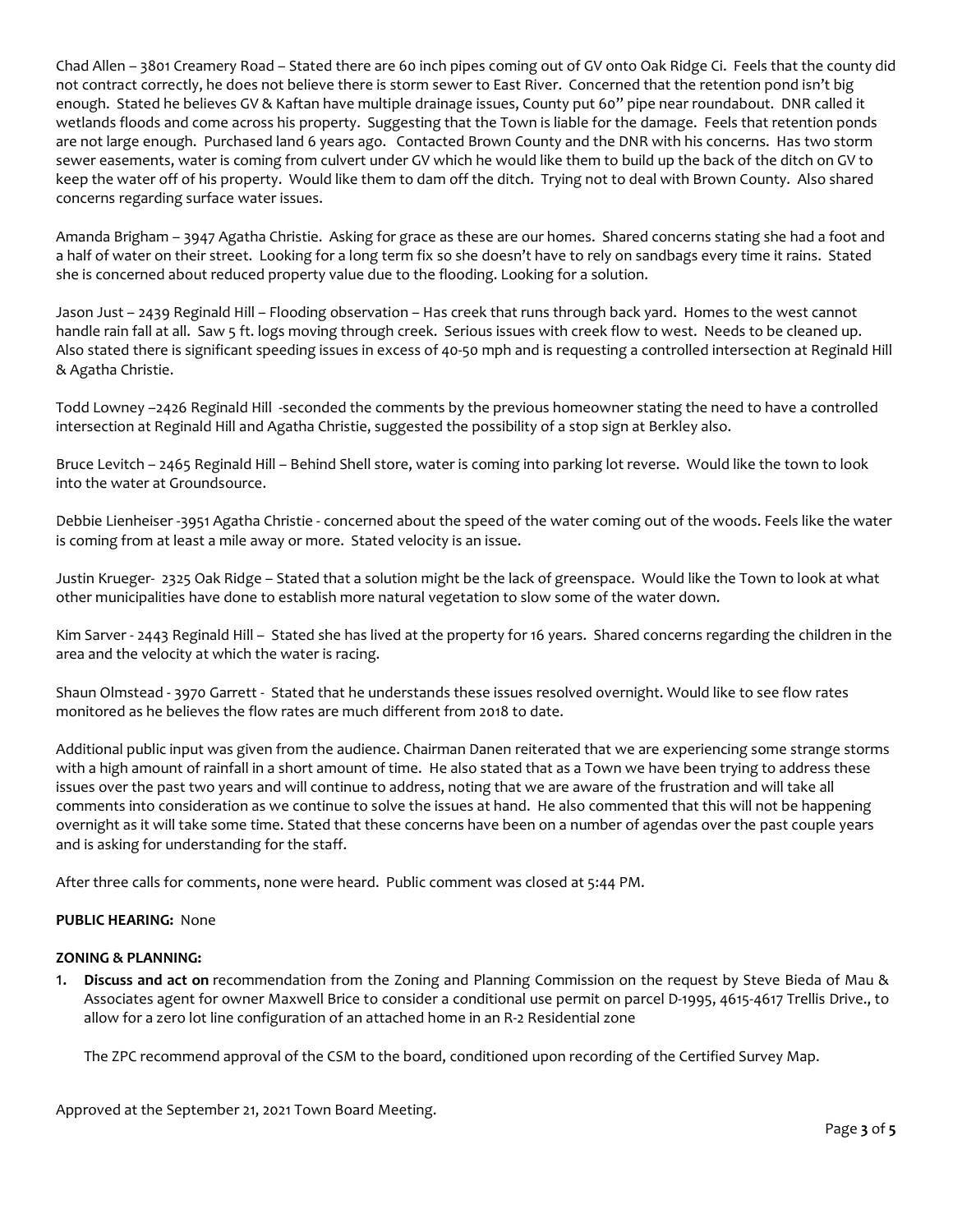Motion by P. Danen/Van Rossum to approve with conditions. No further discussion. Motion carried in a voice vote, 3-0.

2. **Discussion and action** Recommendation from the Zoning and Planning Commission on the request by Steve Bieda of Mau & Associates, on behalf of Maxwell Brice (owner) for a proposed land division of parcel D-1995, 4615-4617 Trellis Drive.

The ZPC recommend approval of the CSM to the Board, conditioned on the following:

- 1. Approval of a CUP for the zero lot line, single-family attached dwellings.
- 2. Denote the square footages of all the structures shown on the CSM.
- 3. Illustrate easements where necessary for water, sewer, and utility services.

4. Add a restrictive covenant on the condo plat which states:" Building permits are limited to the development of zero-lotline condos on Lots 1 through 2 inclusive, unless two adjoining lots are combined and used as a single lot for the construction of a single-family dwelling unit. In this case, an odd number of lots may not be left as a series of consecutive lots."

5. Add a note to the plat which states: "When attached dwelling units are created, matters of mutual concern to the adjacent property owners, due to construction, catastrophe, and maintenance, shall be guarded against by private covenants and deed restrictions and the approving authorities shall not be held responsible for same."

6. Remove signature line for City of De Pere.

7. Any technical corrections required by the Town Engineer or Brown County prior to Town signatures, including the change in Town Clerk

Motion by P. Danen/Van Rossum to approve with conditions. No further discussion. Motion carried in a voice vote, 3-0.

## **OLD BUSINESS:** None.

#### **NEW BUSINESS:** None.

## **COMMUNICATIONS: None.**

#### **ORDINANCES:** None.

# **REPORTS:**

# **Administrator:**

- New Clerk, Jennifer Broich starting on August 26.
- Van Dreel update
- Draft of McGrath Consulting has been received
- Written report as submitted

# **Planner:**

• Written report as submitted

## **Zoning Administrator:**

• Written report as submitted

## **Treasurer:**

- Sanitary District Update
- Budget Update
- Equalized & TID Values

## **Park & Recreation Director:**

• Written report as submitted

# **Fire Department:**

• Working with Detrie to obtain burn permit from DNR – scheduled for next Friday 2020 Hawthorne Heights.

## **Board Comments: None.**